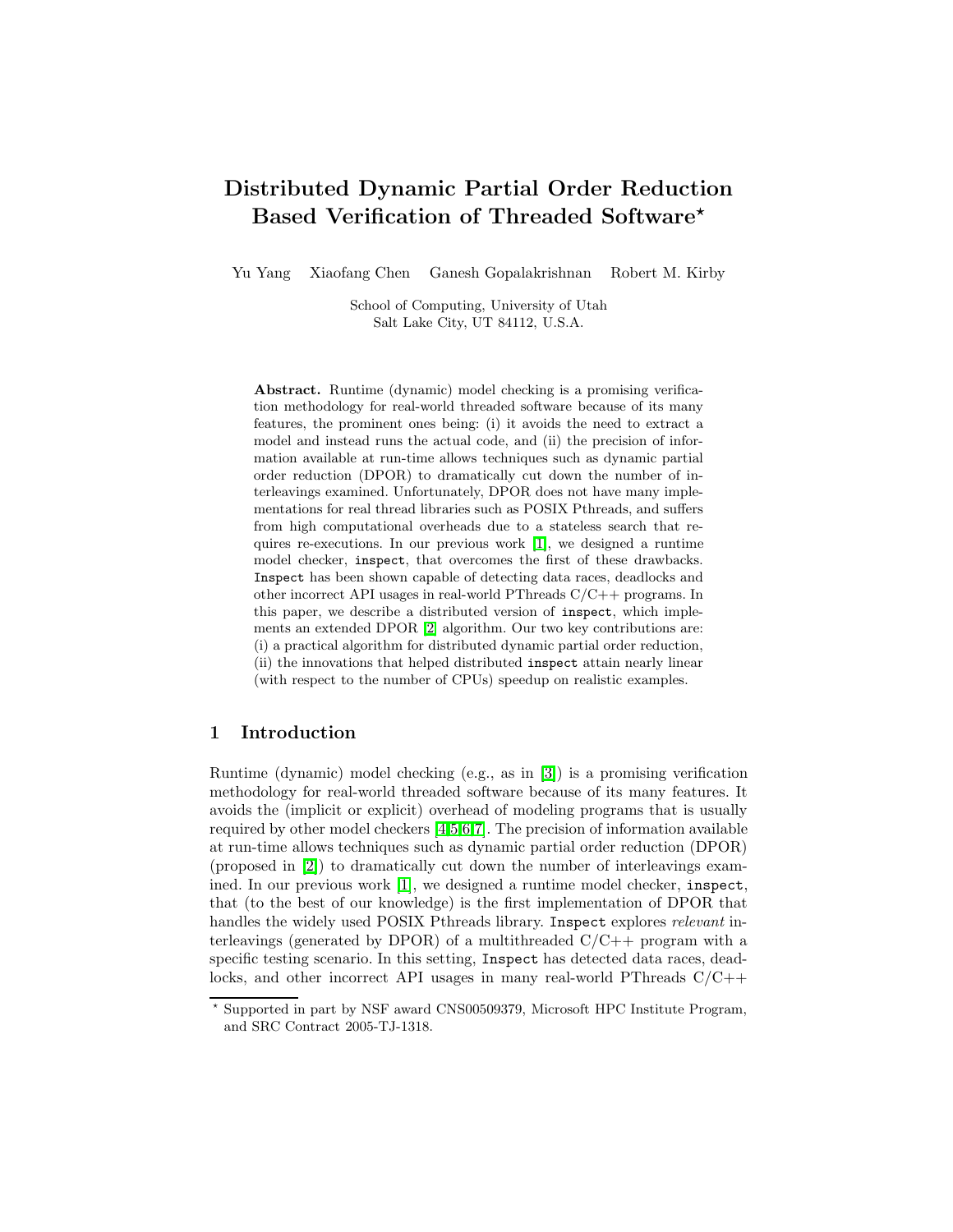programs. However, we observed that run-time is a major limiting factor of inspect. Inspect explores the state space by executing the program concretely and observing its visible operations. As it is not easy to capture and restore the state of a  $C/C++$  program which runs concretely, inspect does not keep the search history, instead employing stateless search (e.g., [\[3\]](#page-17-0)) that can incur high overheads.[1](#page-1-0)

A runtime model checker such as inspect is potentially "embarrassingly parallel" based on the casual observation that since stateless search does not maintain the search history, different branches of an acyclic state space can be explored concurrently, and with very loose synchronizations. We implemented a parallel version of inspect based on this observation, employing a centralized load balancer to distribute work among multiple nodes. Unfortunately, we failed to consistently obtain the linear speedup promised by the apparent parallelism. Deeper investigation revealed the reasons. These reasons, and other features of our algorithm are now summarized:

- Avoiding Redundant Computations: Despite our use of *sleep sets* [\[8\]](#page-17-5) to avoid redundant interleavings among independent transitions, we found that redundant (and, in fact, identical) interleavings were being explored among multiple nodes. The problem was traced to the incremental way of computing backtrack sets in the standard DPOR algorithm (detailed in the rest of this paper), which is well suited for a sequential implementation but not a loosely synchronized distributed implementation. We have developed a heuristic technique to update backtrack sets more aggressively, as detailed in Section [3.4.](#page-9-0)
- Work Distribution Heuristics: Numerous heuristics help achieve efficient work distribution in inspect. These include: (i) the straightforward method of employing a single load balancing node (process) and  $N-1$  worker nodes (processes); (ii) the concept of a soft limit on the number of backtrack points recorded within a worker node before that node decides to offload work to another worker; and (iii) minimizing communication by offloading work that lies deepest within the stack – points from where the largest number of program-paths are available – so that bigger chunks of work are shipped per communication.

This paper describes these extensions to the DPOR algorithm proposed in [\[2\]](#page-16-1) and detailed in [\[1\]](#page-16-0). Our experiments demonstrate almost linear speedup with increasing number of nodes (CPUs). For example, one of our benchmarks which has eight threads and requires more than 11 hours to finish checking using sequential inspect can be checked by the parallel inspect within 11 minutes using 65 nodes. The parallel inspect gives a speedup of 63.2 out of 65.

<span id="page-1-0"></span><sup>&</sup>lt;sup>1</sup> Given programs that have cyclic state spaces, a stateless search method (such as used in inspect) requires depth-bounding or some other technique to ensure termination. This was not an issue in our practical test programs. In this paper, we focus only on checking multithreaded programs that have acyclic state spaces.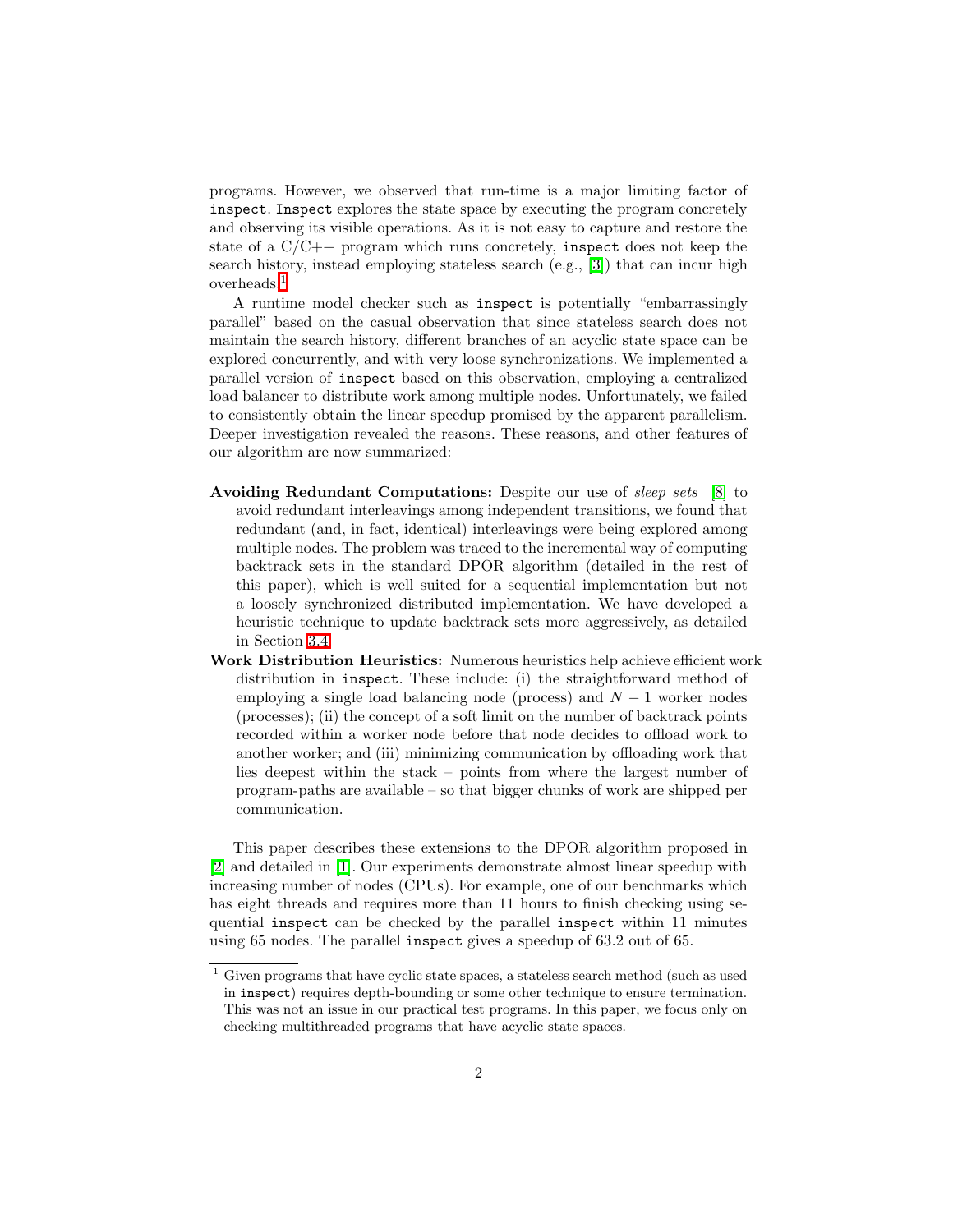Roadmap: Section [2](#page-2-0) presents background information on inspect and DPOR. Section [3](#page-5-0) presents the extended DPOR algorithm used in parallel inspect. Section [4](#page-13-0) presents implementation detail, and the experiment results, Section [5](#page-16-2) the related work, and Section [6](#page-16-3) our concluding remarks.

# <span id="page-2-0"></span>2 Background

## 2.1 Overview of Inspect

Modeling the library functions employed in, and the runtime environment of multithreaded  $C/C++$  programs is non-trivial. To the best of our knowledge, Verisoft [\[3\]](#page-17-0) is the only model checker capable of checking concurrent  $C/C++$  programs without incurring modeling overheads. Unfortunately, Verisoft focuses on concurrent programs that interact through inter-process communication mechanisms. In a multithreaded program, threads can interact not only through explicit synchronization/mutual exclusion primitives, but also through read/write operations on shared data objects. Our runtime model checker inspect can handle these details, and can systematically explore all possible interleavings of a multithreaded  $C/C++$  program under a specific testing scenario, employing DPOR.



<span id="page-2-1"></span>Fig. 1. Inspect's workflow

Figure [1](#page-2-1) shows the workflow of inspect. The source code transformer instruments the program at the source code level to arrange communications with a scheduler at global interaction points. Here, a thread library wrapper helps intercept thread library calls. Finally, a centralized scheduler embodies the DPOR algorithm, and controls the interleaved executions of the threads according to it. In inspect, instrumentation can be done automatically for C programs (Section ?? lists some examples). The instrumented program is compiled, and the executable is run repeatedly under the control of the scheduler until all relevant interleavings among the threads required by DPOR are explored.

Before performing any operation that might have a side effect on other threads, the instrumented program sends a request to the scheduler. The scheduler can either allow the requesting process to proceed, or block it for any finite duration by postponing a reply.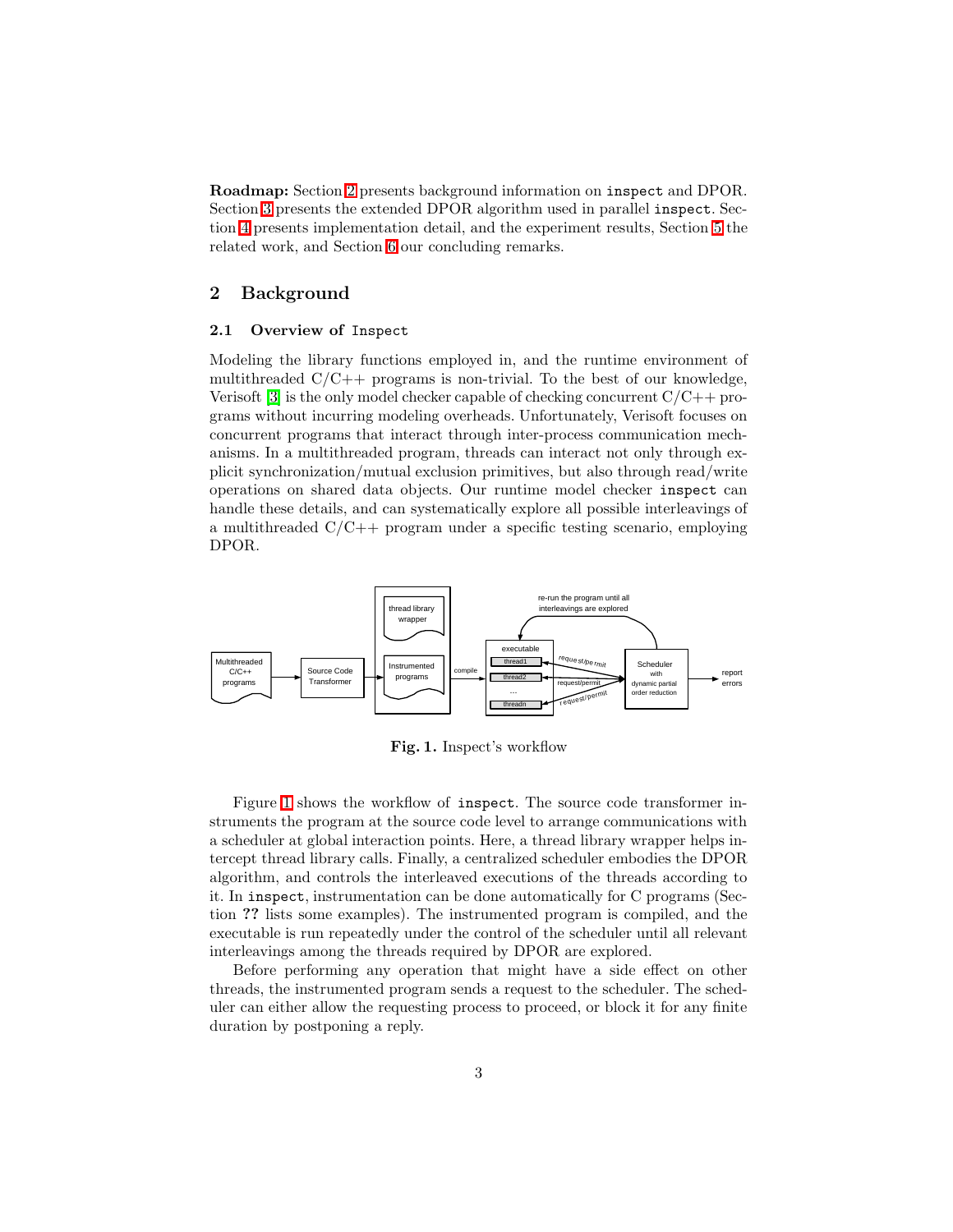#### 2.2 Definitions

A multithreaded program can be modeled as a concurrent system, which consists of a finite set of threads, and a set of shared objects. Threads communicate with each other only through shared objects. Operations on shared objects are called visible operations, while the rest are invisible operations. We assume threads can only be blocked by visible operations. A state of a multithreaded program consists of the global state of all shared objects and the local state of each thread. A transition moves the program from one state to the next state by performing one visible operation of a certain thread, followed by a finite sequence of invisible operations, ending just before the next visible operation of that thread.

Given a state  $s$  and a transition  $t$ , we use the following notations:

- $-$  t.tid denotes the identity of the thread that executes t.
- $next(s, t)$  refers to the state which is reached from s by executing t.
- $-$  s.enabled denotes the set of transitions that are enabled from s. A thread p is enabled in a state s if there exists some transition t such that  $t \in s$ .enabled and  $t.tid = p$ .
- $-$  s.backtrack refers to the backtrack set at state s (Figure [2\)](#page-4-0). s.backtrack is a set of thread identities.  $\{t \mid t.tid \in s.\text{backtrack}\}\$ is the set of transitions which are enabled but have not been executed from  $s$ .
- $-$  s.done denotes the set of threads examined at s. Similar to s.backtrack, s.done is also a set of thread identities.  $\{t \mid t.tid \in s.done\}$  is the set of transitions that have been executed from s.

## 2.3 Dynamic Partial Order Reduction

Partial order reduction (POR) techniques [\[9\]](#page-17-6) are those that avoid interleaving independent transitions during search.

Given the set of enabled transitions from a state s, partial order reduction algorithms attempt to explore only a (proper) subset of s.enabled, and at the same time guarantee that the properties of interest will be preserved. Such a subset is called persistent set.

Static POR algorithms compute the persistent set of a state s immediately after reaching it. As for multithreaded programs, persistent sets computed statically will be excessively large because of the limitations of static analysis. For instance, if two transitions leading out of s access an array  $\alpha$ [] by indexing it at locations captured by expressions  $e1$  and  $e2$  (i.e.,  $a[e1]$  and  $a[e2]$ ), a static analyzer may not be able to decide whether e1=e2 (and hence whether the transitions are dependent or not). Flanagan and Godefroid introduced dynamic partial-order reduction (DPOR) [\[2\]](#page-16-1) to dynamically compute smaller persistent sets, capitalizing on runtime information.

In DPOR, given a state  $s$ , the persistent set of  $s$  is not computed immediately after reaching s. Instead, DPOR populates the persistent set of s while searching under s according to depth-first search (DFS). Figure [2](#page-4-0) recapitulates the DPOR algorithm. On line 22, we see how the backtrack state of a state called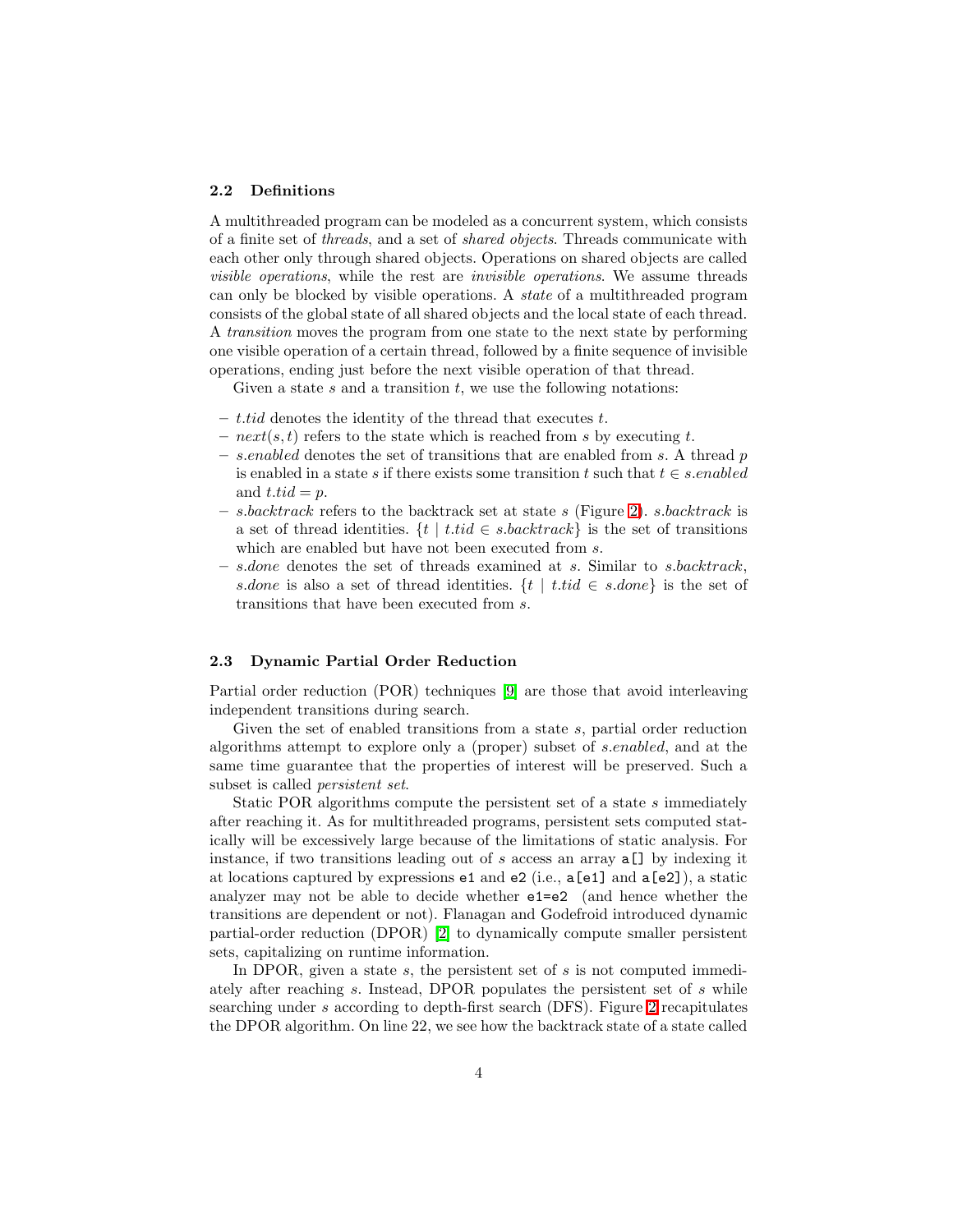```
1: StateStack S;
 2: TransitionSequence T;
 3: Transition t;
 4: DPOR( ) {
 5: State s = S.top;
 6: update_backtrack_info(s);
 7: if (\exists \text{ thread } p, \exists t \in \text{s. enabled}, t.tid = p) {
 8: s.backtrack = {p};9: s.done = \varnothing;10: while (\exists q \in s \text{.} \text{backtrack} \setminus s \text{.} \text{done}) {
11: s.done = s.done \cup \{q\};12: s.\text{backtrack} = \text{s}.\text{backtrack} \setminus \{q\};13: let t_n \in s.\nend{math} \qquad t_n.tid = q;14: T.append(t_n);15: S.push(next(s, t_n));16: DPOR();
17: T.pop\_back();18: S.pop();19: }
20: }
21: }
22: update_backtrack_info(State s) {
23: for each thread p \nvert24: let t_n \in s.\n{enabled}, t_n.\n{tid} = p;25: let t_d be the latest transition in T that is dependent and may be co-enabled
               with t_n;
26: if (t_d \neq \text{null}) {
27: let s_d be the state in S from which t_d is executed;
28: let E be \{q \in s_d.\mathit{enabeled} \mid q.\mathit{tid} = p, \text{ or } q \text{ in } T, q \text{ happened after } t_d\}and is dependent with some transition in T which was executed by
                   p and happened after q \}29: if (E \neq \emptyset)30: choose any q in E, add q.tid to s_d.backtrack;
31: else
32: s_d \cdot \text{backtrack} = s_d \cdot \text{backtrack} \cup \{q \cdot \text{tid} \mid q \in s_d \cdot \text{enabeled} \};33: }
34: }
35: }
```
<span id="page-4-0"></span>Fig. 2. Dynamic partial-order reduction

 $s_d.backtrack$  is updated while exploring a state s reached from  $s_d.backtrack$  under DFS. Observe from line 30 that we add to  $s_d$  backtrack a thread id q.tid, where  $s_d$  is the most recent state, searching back from s, where a transition that depends on a transition  $t_n$  that is about to be taken from s occurs. When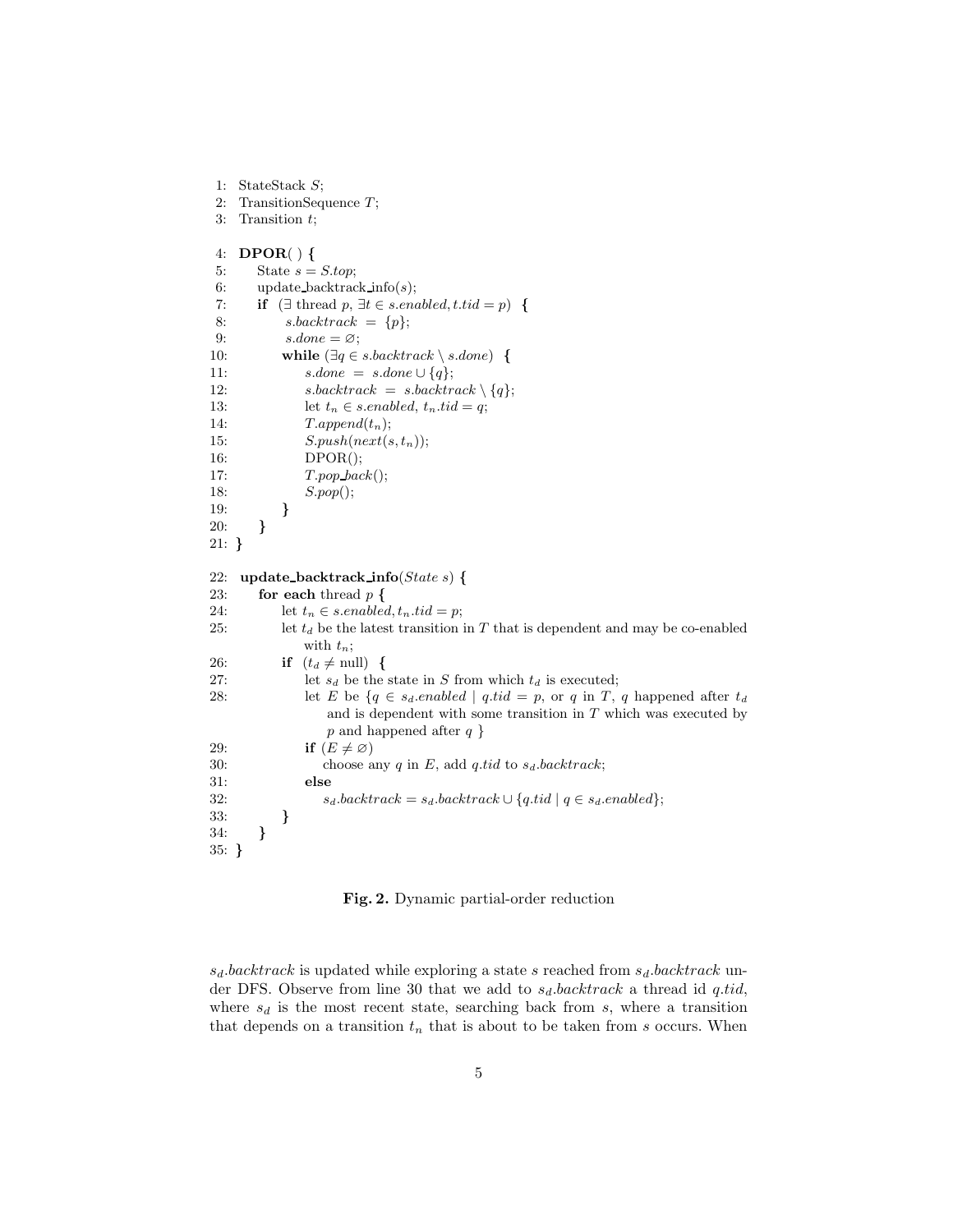the DFS unwinds to state  $s_d$  backtrack, the backtrack set is consulted and the threads recorded in there are scheduled, provided 'done' is not true (line 10). Last but not least, in inspect, we employ *sleep sets* [\[8\]](#page-17-5) to avoid interleaving independent actions.

# <span id="page-5-0"></span>3 Algorithm

In the DPOR algorithm, the thread ids recorded in the backtrack set of a state s (i.e., s.backtrack) help generate different (non-equivalent) executions out of s. These executions may be independently explored. It is this insight that distributed inspect capitalizes. In fact, as DPOR is often best implemented through stateless search, it is completely safe to explore the different transitions in the backtrack sets of states concurrently, and with no (or very little) synchronization. With the wide availability of cluster machines, the potential for distributed verification is very high.

To have multiple nodes explore multiple backtrack points concurrently, each cluster node must know: (i) the transition to be executed from a backtrack point; (ii) the portion of the search stack from the initial state to the backtrack point; (iii) the transition sequence from the initial state to reach the backtrack point. All this information is easily obtained from the search stack. A centralized load balancer can help balance the work among multiple nodes, employing very limited synchronizations.

In this section, we first present an overview of the load balancing algorithm (Section [3.1\)](#page-5-1) and the computation of each worker (Section [3.2\)](#page-7-0). Our extended DPOR algorithm is presented over Sections [3.3](#page-7-1) and [3.4.](#page-9-0)

#### <span id="page-5-1"></span>3.1 Load Balancing

In parallel inspect, we assign one node of an N-node cluster as the centralized load balancer (Figure [3\)](#page-6-0), and the rest of  $N-1$  nodes as workers (a simple initial approach to ease programming). The load balancer monitors the status of all workers for the purpose of partitioning the workload. Two classes of workers are maintained: busy workers – the set of workers busy exploring some parts of the state space, and  $idle\_works -$  the set of workers which are available for new work (initially all workers).

The load balancer chooses an idle worker, starts checking the program under test on the selected node, and add this node to the *busy\_workers* set (Line 6-9). Then it keeps waiting for messages from busy workers until the *busy workers* set is empty (Line 10-26). At this stage, all workers have finished exploring their part of state space, which means the whole state space has been explored. In the last step (Line 27-28), the load balancer will send a termination message to every worker to terminate them and exit.

The messages that the load balancer can receive from the workers fall into two categories:

– a request from a busy worker to unload some work to idle workers.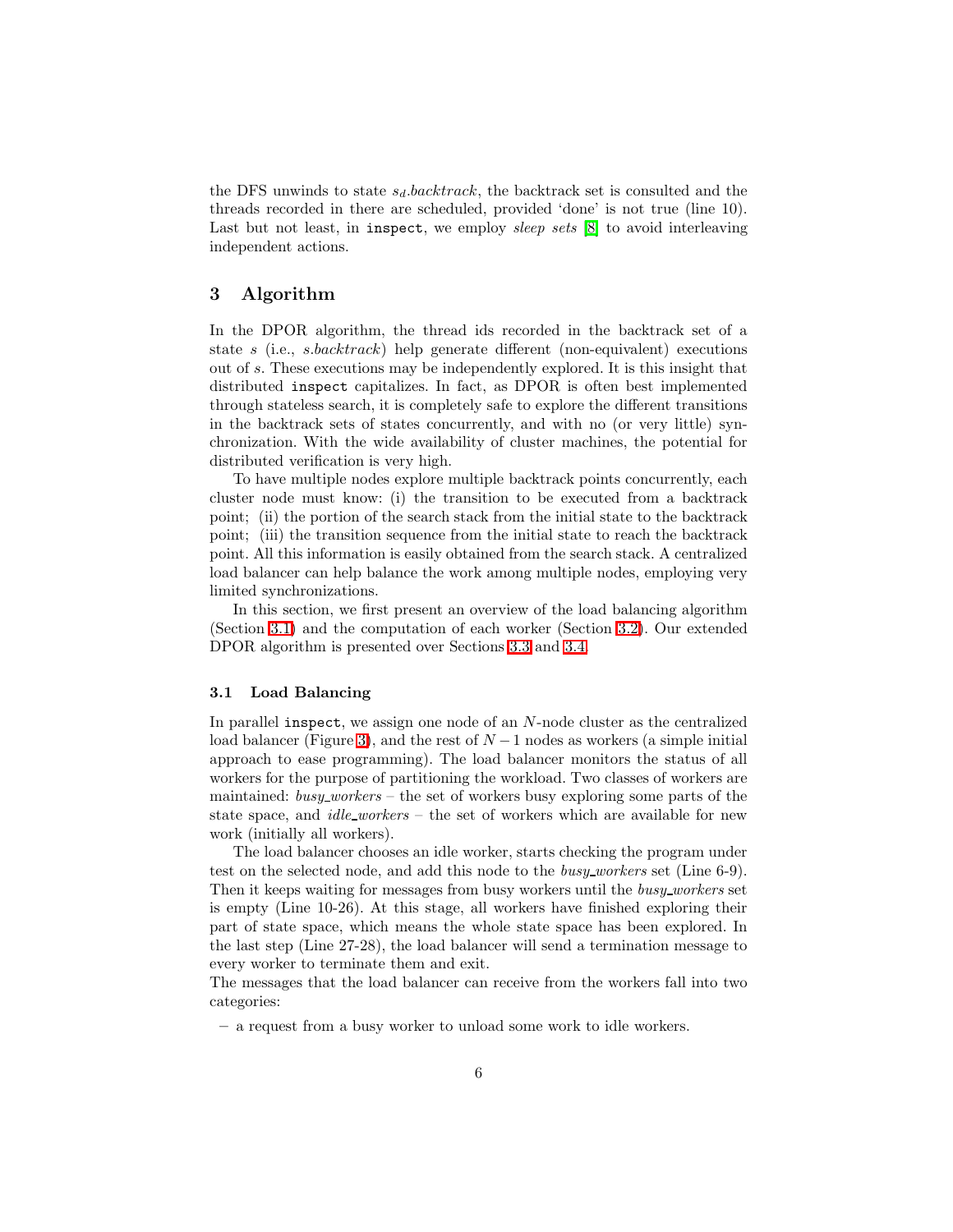– a report message from a busy worker after it finishes exploring the assigned state space.

While exploring the assigned state space, if a worker ends up having more than a certain number of backtrack points in its stack, it implies that too much work might have been assigned to this worker. In this situation, this worker will send a work unloading request to the load balancer. If there are idle workers available, the load balancer passes along the idle worker's information (line 17- 24). Otherwise, it tells the requester that there are no idle worker available (Line 17-20).

1: Program P; 2: WorkerSet busy workers, idle workers; 3: load balance( ) {

| 4:  | <i>idle_workers</i> = { all workers in the cluster }; |
|-----|-------------------------------------------------------|
| 5:  | $busy\_workers = \varnothing$                         |
| 6:  | let $n_a$ be a worker, $n_a \in idle\_works$ ;        |
| 7:  | <i>idle workers</i> = <i>idle workers</i> $\{n_a\};$  |
| 8:  | start checking P on $n_a$ ;                           |
| 9:  | busy_workers = $\{n_a\};$                             |
| 10: | while $(busy_$ <i>works</i> $\neq \emptyset$ ) {      |
| 11: | receive event $e$ from any worker $w$ ;               |
| 12: | $\mathbf{if}(e \text{ is work finish notification})$  |
| 13: | busy_workers = busy_workers $\setminus \{w\};$        |
| 14: | idle_workers = idle_workers $\cup \{w\};$             |
| 15: | ł                                                     |
| 16: | <b>else if</b> ( <i>e</i> is new work request){       |
| 17: | $\mathbf{if}(\text{idle works} = \varnothing)$        |
| 18: | reply "no idle workers" to $w$ ;                      |
| 19: | continue;                                             |
| 20: | ł                                                     |
| 21: | let $n_b$ be a worker in idle_workers;                |
| 22: | <i>idle_workers</i> = <i>idle_workers</i> \{ $n_b$ }; |
| 23: | busy_workers = busy_workers $\cup \{n_b\};$           |
| 24: | send $n_b$ 's information to w;                       |
| 25: | }                                                     |
| 26: |                                                       |
| 27: | for each <i>worker</i> $\in$ <i>idle_workers</i>      |
| 28: | send a termination message to <i>worker</i> ;         |
| 29: | ł                                                     |

<span id="page-6-0"></span>Fig. 3. The load balancing algorithm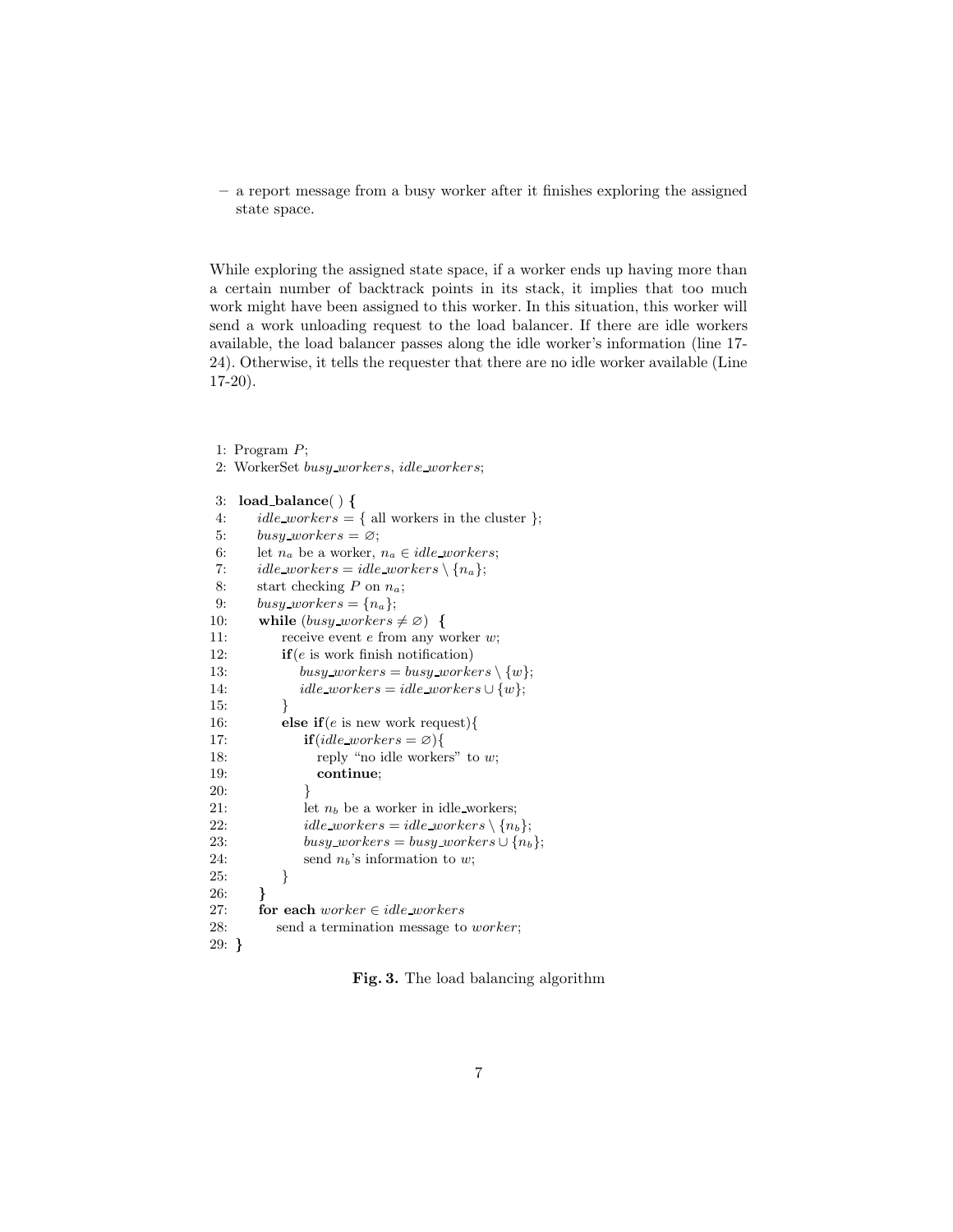|                  | 1: StateStack $S$ :                          |
|------------------|----------------------------------------------|
|                  | 2: TransitionSequence $T$ :                  |
|                  | 3: Transition $t$ ;                          |
|                  |                                              |
| 4:               | worker_node( $)$ {                           |
| 5:               | while $(true)$ {                             |
| 6:               | wait for message;                            |
| 7:               | if(msg is terminating)                       |
| 8:               | return;                                      |
| 9:               | receive backtrack point related information; |
| 10:              | DPOR()                                       |
| 11:              | send report to the load balancer;            |
| 12:              |                                              |
| $13: \mathsf{R}$ |                                              |

<span id="page-7-2"></span>Fig. 4. The routine that runs on each worker

#### <span id="page-7-0"></span>3.2 Worker Routine

Each worker (Figure [4\)](#page-7-2) keeps passively waiting for work unloading messages, and has DPOR-enabled depth first search for each assigned state space (Line 10-12). Here a modified DPOR routine (detailed in Section [3.3\)](#page-7-1) is used. The worker exits the while loop and terminates when a termination message is received (Line 7-8). The message that a worker receives (Line 9) for starting a new backtrack point includes:

- the portion of the search stack from the bottom until the backtrack point.
- the transition sequence to reach the backtrack point from the initial state.
- the transition to be executed from the backtrack point

The transition sequence is used to help the worker which is assigned the task to replay the program until the backtrack point. The state stack is necessary to help the node to avoid exploring the backtrack points that other nodes have explored.

Figure [5](#page-8-0) illustrates how the workers and the load balancer collaborate. Let  $a$  be a busy worker and  $b$  an idle one, with  $a$  trying to unload some work to  $b$ . First a sends a request to the load balancer. If there are idle nodes, the load balancer will return an idle node's id to the worker. In our example, the load balancer tells  $a$  that  $b$  is idle, whereupon node  $a$  will send an unload message to b with all the information needed for b to start searching from an unexplored backtrack point. When b finishes the assigned work, it sends a report to the load balancer.

#### <span id="page-7-1"></span>3.3 Distributed DPOR

Figure [6](#page-9-1) shows our distributed DPOR algorithm. Comparing with the original DPOR algorithm in Figure [2,](#page-4-0) we made the following changes: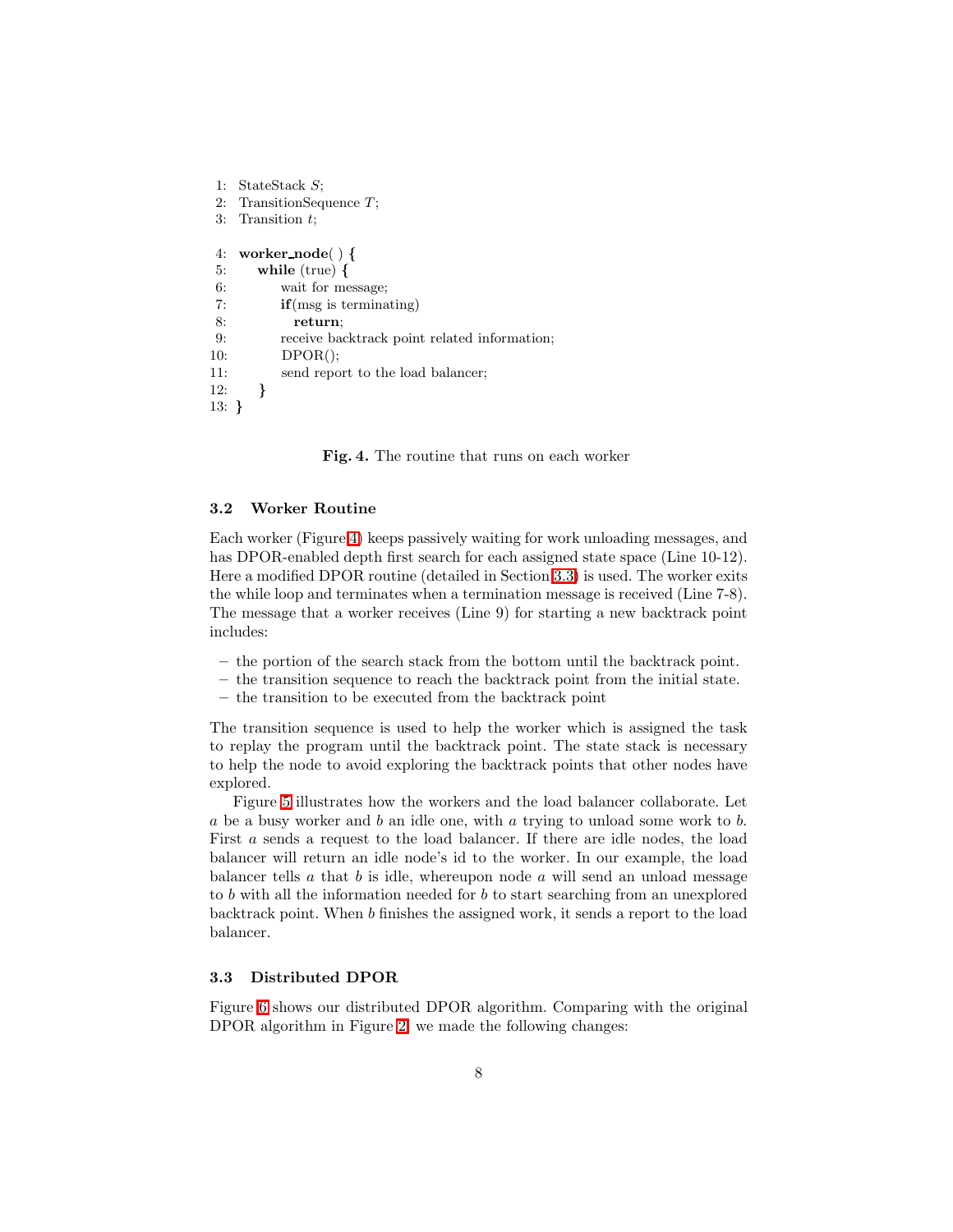

<span id="page-8-0"></span>Fig. 5. The message flow between the load balancer and the workers

- add communication and work unloading primitives (Line 7-8 in Figure [6\)](#page-9-1).
- to avoid the redundant exploration of the state space among multiple nodes, we compute the backtrack points in a different way from the original DPOR algorithm. We will present this in Section [3.4.](#page-9-0)

In this distributed DPOR, each time after updating the backtrack points, we will check whether the number of backtrack points in the search stack has exceeded a value n (Line 7). Here n is the number of backtrack points in the search stack. If so, the current node decides to unload some of this excess work to the other nodes, as captured in Procedure unload work.

To derive the most benefit per exchanged work unloading message, we observe that backtrack points situated deeper in the stack typically have larger number of program-paths emanating from them. Based on this heuristic, we choose the deepest state s in the search stack that satisfies s.backtrack  $\neq \emptyset$  (Line 29). After unloading a backtrack point from  $s$ , on the current node, we will put the thread id of the transition in s.done to avoid it being explored by the current node(Line 37-38).

The *unload\_work* routine first checks with the load balancer to see if there are any idle nodes. If not, the routine will return immediately (Line 27-28). Otherwise, it finds and sends information pertaining to the deepest backtrack point, along with the transition sequence from the initial state to that backtrack point, to the idle node. The algorithm in Figure [6](#page-9-1) does the unload work request each time it enters the DPOR routine. This may lead to repeated failures if there are no idle nodes available for a while (not observed in our experiments). Various heuristic solutions are possible in case it arises in practice (e.g., send aggregated requests more infrequently).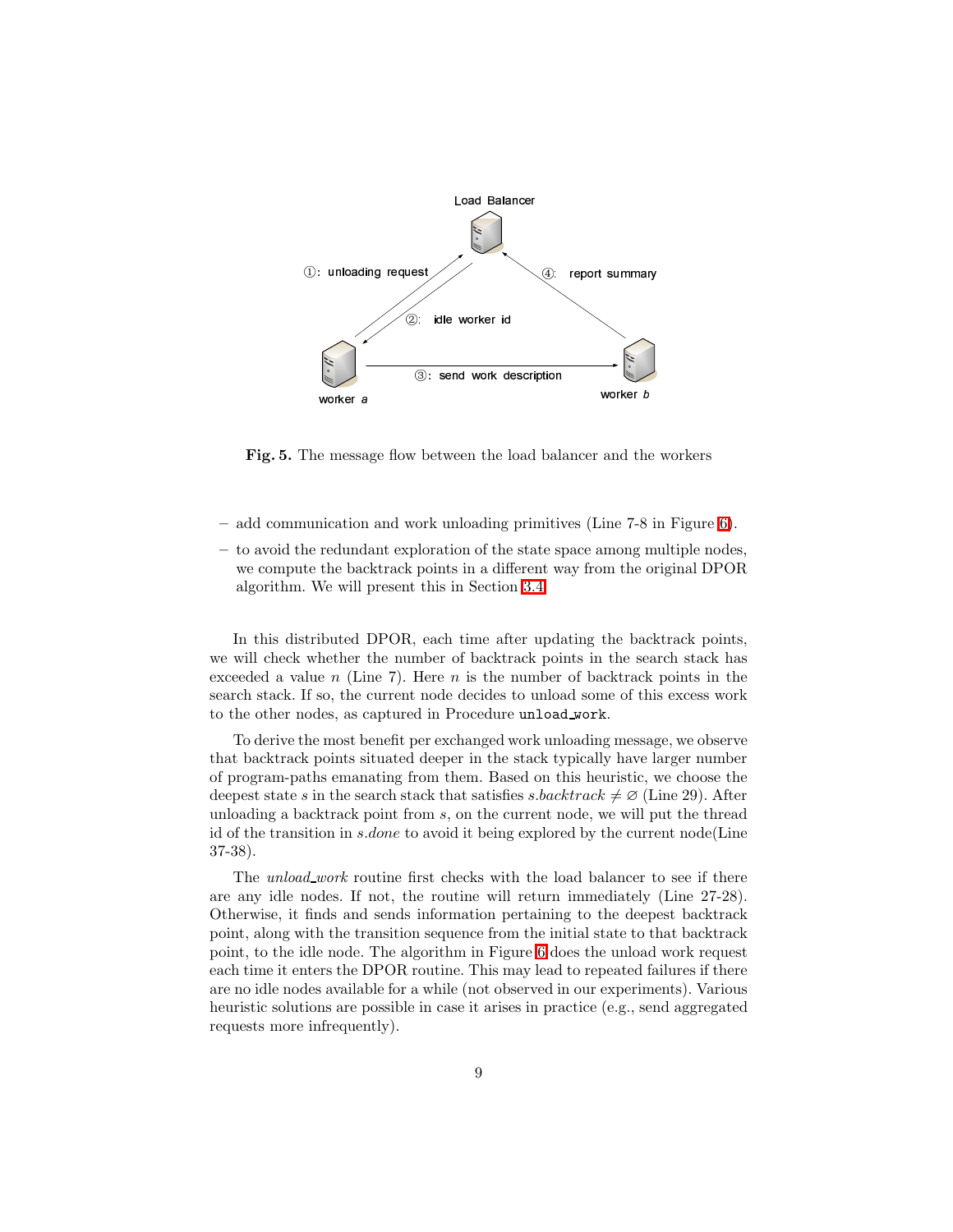```
1: StateStack S;
 2: TransitionSequence T;
 3: Transition t;
 4: DPOR( ) {
 5: State s = S.top;
 6: update backtrack info(s); \triangleleft3.4
 7: if (there are more than n backtrack points in the S) \triangleleft added
 8: unload_work(); \triangleleft added
9: if (\exists \ thread \ p, \exists t \in s.\text{enabeled}, t.tid = p) {
10: s.\text{backtrack} = \{p\};11: s.done = \varnothing;12: while (\exists q \in s \text{.} \text{backtrack} \setminus s \text{.} \text{done}) {
13: s.done = s.done \cup \{q\};14: s.\text{backtrack} = s.\text{backtrack} \setminus \{q\};15: let t_n \in s.\nend{math} t_n.tid = q;16: T.append(t_n);17: S.push(next(s, t_n));18: DPOR();
19: T.pop-back();20: S.pop();21: }
22: }
23: }
24: unload work( ) {
25: send a work unload request to the load balancer;
26: receive reply rep from the load balancer;<br>27: if (rep says no idle node available)
       if (rep says no idle node available)28: return;
29: let s be the deepest state in stack S that s.backtrack \neq \emptyset;
30: let T_s be the transition sequence to reach s from the initial state;
31: let S_s be a copy of the sequence of states from the bottom of S to s;
32: choose t \in s.\text{backtrack};33: let s' be the last state in S_s (i.e. s' is a copy of s);
34:
         '.backtrack = \{t\};
35:done = s'done ∪ s.backtrack \{t};
36: send (S_s, T_s, t) to the idle node;
37: s.\text{backtrack} = s.\text{backtrack} \setminus \{t\};38: s.done = s.done \cup \{t\};39: }
```
#### <span id="page-9-1"></span>Fig. 6. DPOR for parallelization

## <span id="page-9-0"></span>3.4 Updating the Backtrack Set

In dynamic partial order reduction, the persistent set of a given state is computed dynamically. Procedure update backtrack info in Figure [2](#page-4-0) shows how the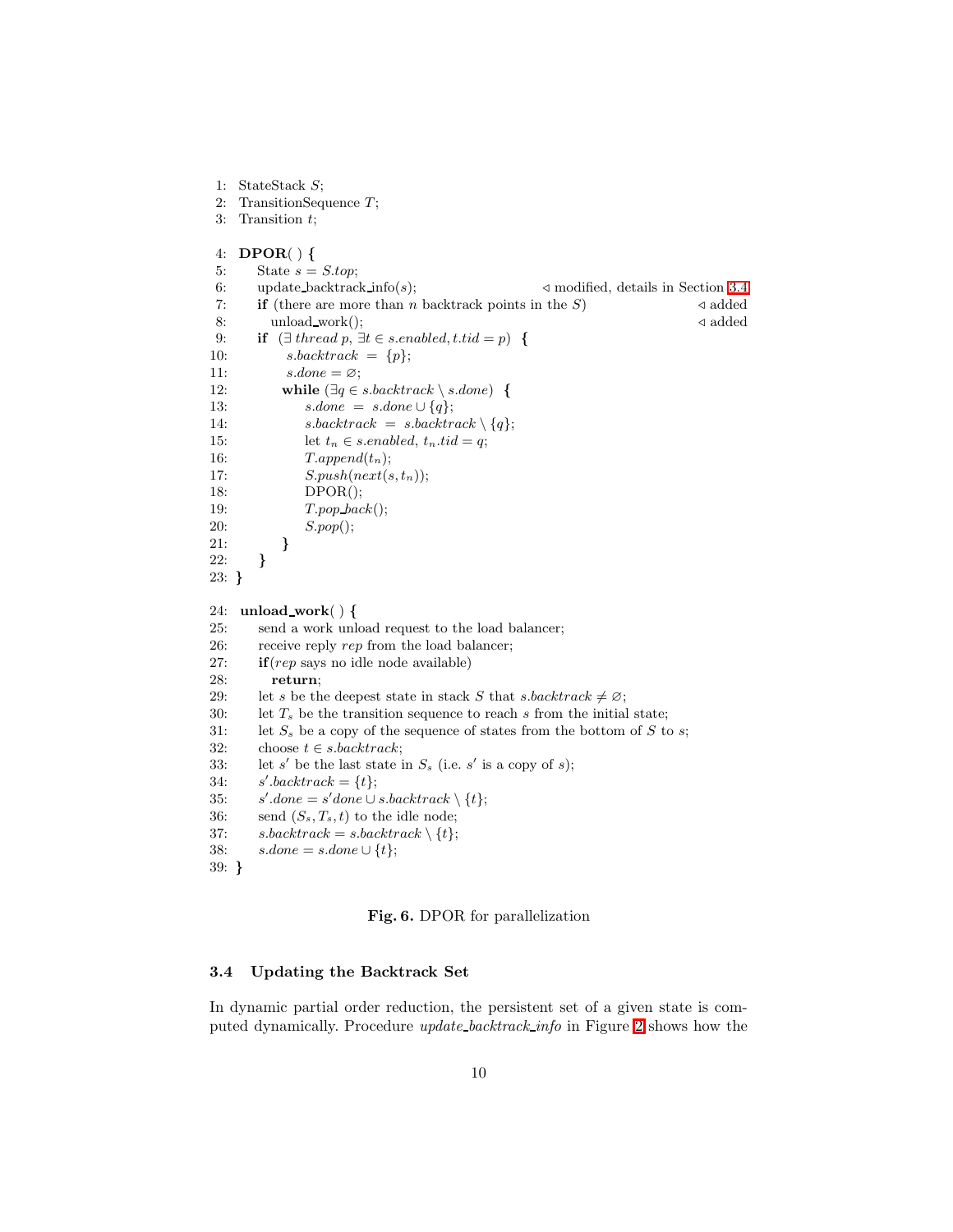backtrack points are computed. One problem we encountered with the original DPOR algorithm is that with more than two threads, it may result in redundancy exploration of the same branch in parallel mode.

| global: mutex t; |                |                |
|------------------|----------------|----------------|
| thread $t_0$ :   | thread $t_1$ : | thread $t_2$ : |
| $lock(t)$ ;      | $lock(t)$ ;    | $lock(t)$ ;    |
| $unlock(t)$ ;    | $unlock(t)$ ;  | $unlock(t)$ ;  |

<span id="page-10-0"></span>Fig. 7. A simple example

The example in Figure [7](#page-10-0) illustrates this problem. The program has three threads, all of which first acquire the global lock  $t$ , and then release the lock. Obviously, there are  $3! = 6$  different interleavings for this concurrent program with DPOR.



<span id="page-10-1"></span>Fig. 8. An example of redundant backtrackings. The sets maintained are (s.backtrack, s.done)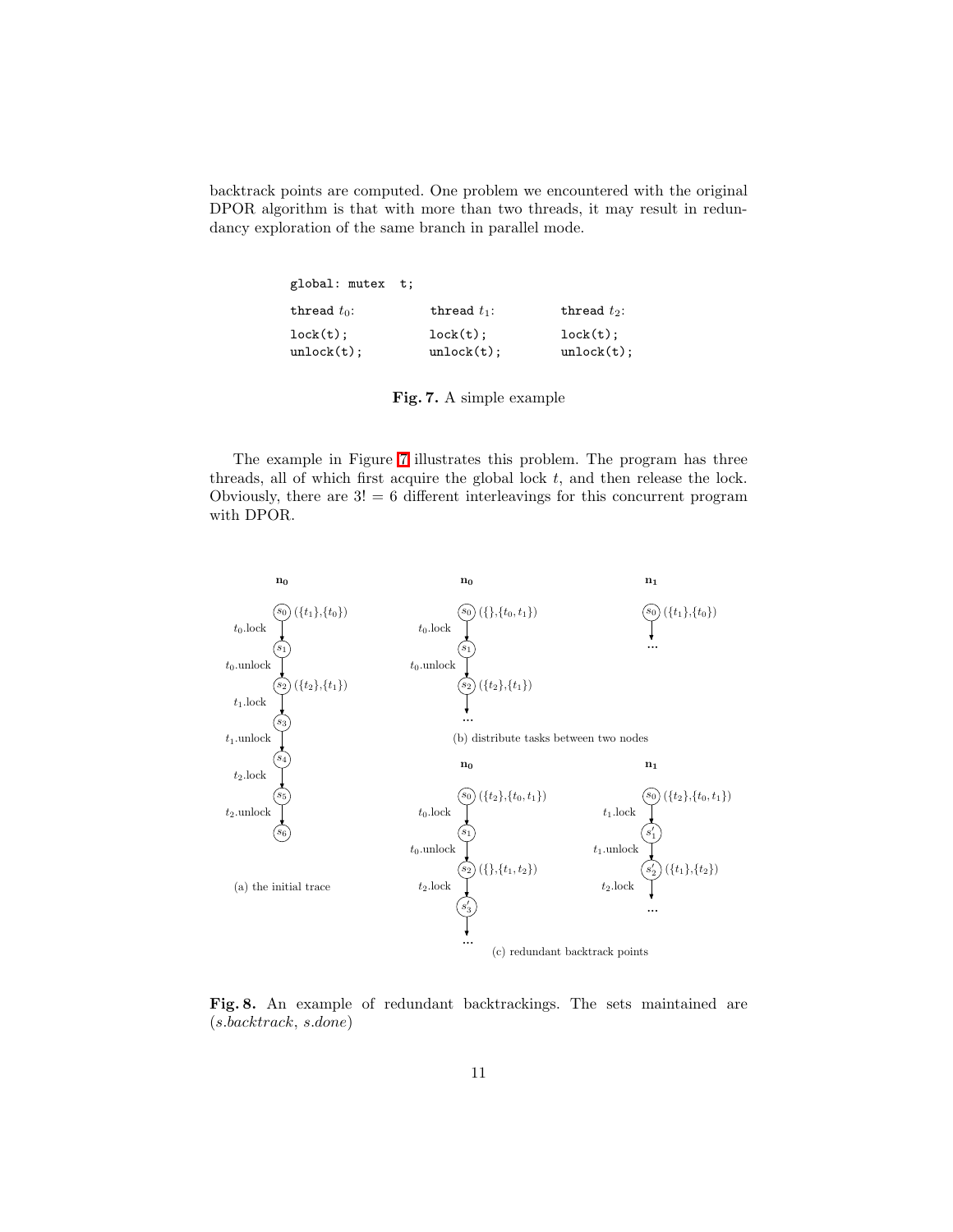Assume we use a cluster that has only two worker nodes. We also assume that the bound x in Figure [6](#page-9-1) for unloading is 1. Let the two workers be  $n_0$  and  $n_1$ , and let the three threads be  $t_0$ ,  $t_1$  and  $t_2$ . Figure [8](#page-10-1) shows how the work would be distributed between the two nodes if we follow the update backtrack info routine shown in Figure [2.](#page-4-0)

Let  $n_0$  start concretely executing the program first, and  $n_1$  is idle. When  $n_0$ reaches the end of its trace, we can observe the interleaving of three threads as in Figure [8\(](#page-10-1)a). Here, two backtrack points at  $s_0$  and  $s_2$  have been recorded. When the work node  $n_0$  detects this (i.e., more than one backtrack point in the search stack), it will send a request to the load balancer for unloading work. First the load balancer will tell  $n_0$  that  $n_1$  is idle. Second,  $n_0$  will send the backtrack point, transition sequence, copy of the search stack to  $n_1$ , following the unload work routine in Figure [6.](#page-9-1) Then the work node  $n_1$  will receive the message and ready for exploring the state space assigned to it. The left half of Figure [8\(](#page-10-1)b) captures this scenario.

At this point, with respect to the situation in Figure [8\(](#page-10-1)b),  $n_0$  will explore transition  $t_2lock$  from the backtrack point  $s_2$ , while  $n_1$  will explore transition  $t_1.lock$  from  $s_0$ . Both nodes will update the backtrack information according to their own search stacks. The scenario in Figure  $8(c)$  $8(c)$  results, in which both  $n_0$  and  $n_1$  compute and place  $t_2$  in  $s_0$  backtrack whose transition should be explored from  $s_0$ . This will result in redundant explorations being conducted by  $n_0$  and  $n_1$ . In the worst case, this kind of redundancy may have all the workers explore the same interleaving, and result in little or no speedup (Our experiments shown in Section [4](#page-13-0) confirms this).

1: StateStack S; 2: TransitionSequence T; 3: update\_backtrack\_info( $State s$ ) { 4: for each thread  $p \n\{$ 5: let  $t_n \in s.\n{enabled}, t_n.tid = p;$ 6: **for each**  $t_d \in T$  that is dependent and may be co-enabled with  $t_n \in \{$ 7: let  $s_d$  be the state in S from which  $t_d$  is executed; 8: let E be  $\{q \in s_d.\{enable\} \mid q.tid = p, \text{ or } q \text{ in } T, q \text{ happened after } t_d\}$ and is dependent with some transition in  $T$  which was executed by p and happened after  $q \}$ 9: if  $(E \neq \emptyset)$ 10: choose any q in  $E$ , add q.tid to  $s_d$ .backtrack; 11: else 12:  $s_d \cdot \text{backtrack} = s_d \cdot \text{backtrack} \cup \{q \cdot \text{tid} \mid q \in s_d \cdot \text{enabeled} \};$ 13: } 14: } 15: }

<span id="page-11-0"></span>Fig. 9. Modified update backtrack info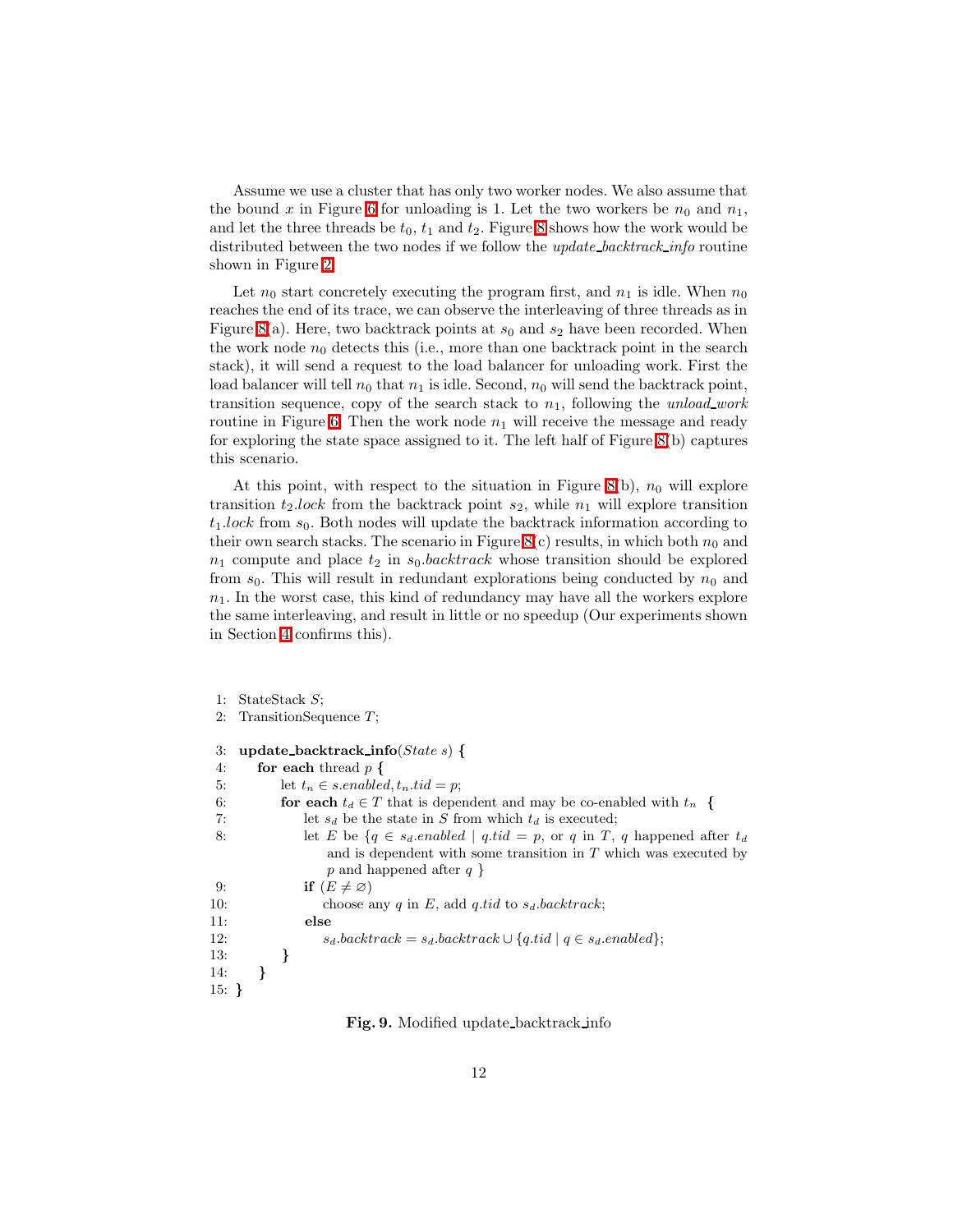This problem is caused by the algorithm shown in Figure [2](#page-4-0) computing s.backtrack incrementally with respect to state s. In parallel inspect, when a worker unloads work to some idle node, it is possible that the full backtrack set has not yet been associated with states in the copy of the stack being passed along. To solve this problem, given a state s, one must attempt to compute all transitions associated with s.backtrack as aggressively as possible. We observe that the update backtrack info routine shown in Figure [2](#page-4-0) only updates the latest state in the search stack from which the enabled transition in dependent and may be co-enabled with the next transition (Line 25-32 in Figure [2\)](#page-4-0).

The modified *update\_backtrack\_info* routine is shown in Figure [9.](#page-11-0) For each to be executed transition  $t$ , the new routine will check the stack to find all states from which a dependent and may be co-enabled transition was executed (Line 6 of Figure [9\)](#page-11-0), and update the correspondent backtrack set. With the new routine, we will get the distributed scenario as shown in Figure [10.](#page-12-0) Note that this is only a heuristic; we do not know of a way to retain loose synchronizations between the threads and still avoid this redundancy.



(a) the initial trace

<span id="page-12-0"></span>Fig. 10. With the modified update backtrack set

Correctness: The soundness of the final DPOR algorithm described (employed in parallel inspect) follows from the fact that the parallel algorithm is guaran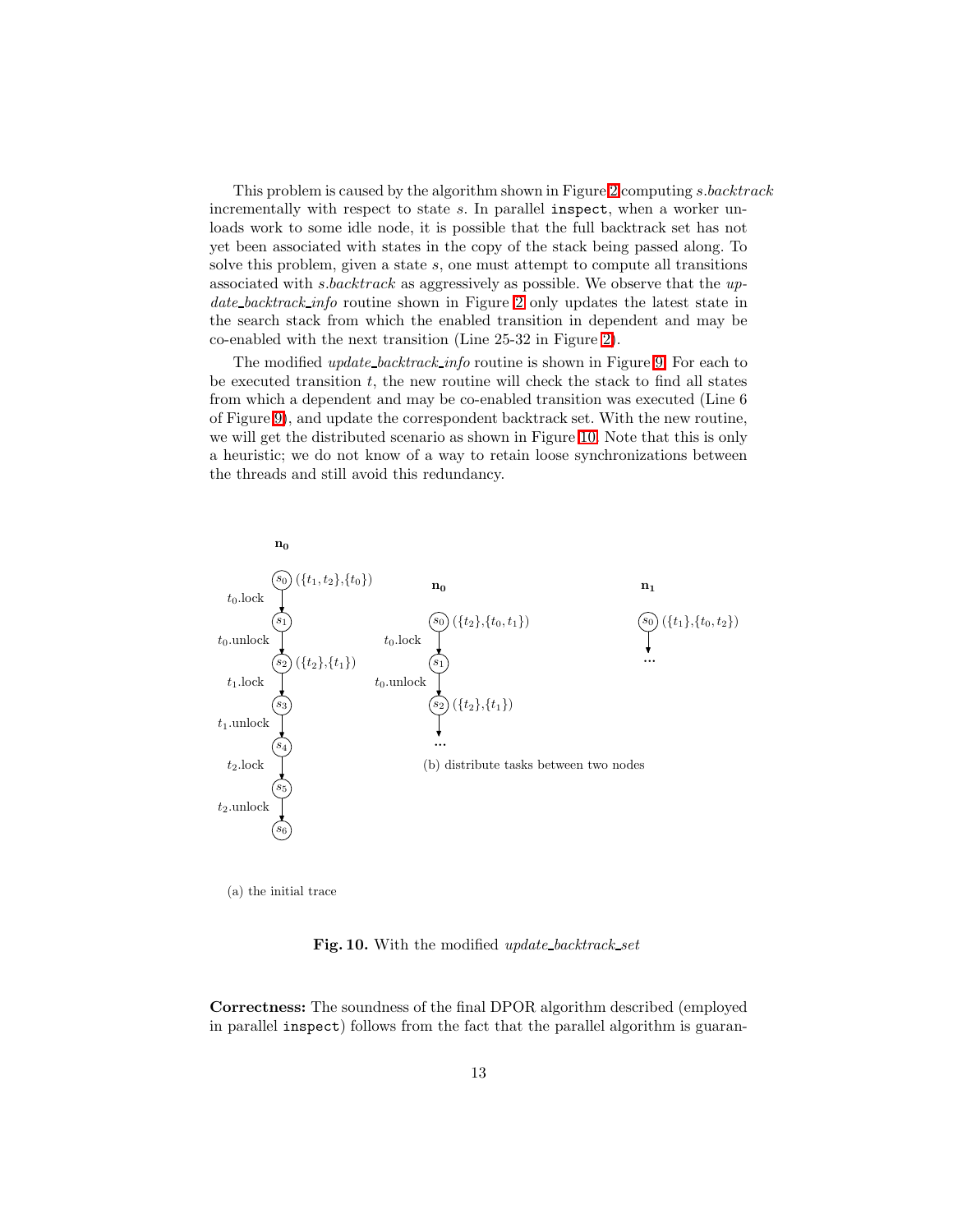teed to compute at least all the backtrack set entries computed by the sequential algorithm for every state. We alter only where this information is computed.

## <span id="page-13-0"></span>4 Implementation and Experiments

We implemented the parallel inspect using MPI [\[10,](#page-17-7)[11\]](#page-17-8). MPI (Message Passing Interface) is a message-passing library specification, designed to ease the use of message passing by end users. It is the de facto standard of high performance computing. MPI makes writing parallel program much easier, and supported by virtually all supercomputers and clusters. We used the standard MPI routines MPI Send and MPI Recv for communication between nodes.

One interesting problem we encountered while we implemented the parallel inspect is that the cluster's network file system can be a bottleneck for a parallel runtime checker if there are disk write operations in the program under test. We note that this problem can be easily avoided by using the local disks.

We conducted our experiments on a 72-node cluster with 2GB memory and two 2.4GHz Intel XEON processors on each node. We compiled the program with gcc-4.1.0 and -O3 option. We used LAM-MPI 7.1.1 [\[12\]](#page-17-9) as the message passing interface. The runtimes that we report are the average runtimes calculated over three runs.

Table [1](#page-13-1) shows some benchmarks we have used to test the parallel inspect. In Table [1,](#page-13-1) the second column is the number of threads in each benchmark, the third column shows the number of runs needed for runtime checking the program, and the last column shows the time that the sequential inspect needs for checking the program.

The first two benchmarks, indexer and fsbench, are from [\[2\]](#page-16-1). Indexer captures the scenarios in which multiple threads insert messages into a hash table concurrently. *Fsbench* is an abstraction of the synchronization idiom in Frangipani file system. The third benchmark, aget [\[13\]](#page-17-10) is an ftp client in which multiple threads are used to download different segments of a large file concurrently. The last benchmark, bbuf is an implementation of a bounded buffer with four producers and four consumers that have put/get operations on it.

<span id="page-13-1"></span>Table 1. Checking time with the sequential inspect

| benchmark threads |    | runs      | check using sequential inspect (sec) |
|-------------------|----|-----------|--------------------------------------|
| fsbench           | 26 | 8.192     | 291.32                               |
| indexer           | 16 | 32,768    | 1188.73                              |
| aget              | 6  | 113,400   | 5662.96                              |
| bbuf              |    | 1,938,816 | 39710.43                             |

Indexer and fsbench are relatively small benchmarks. Using one node in the cluster, the sequential inspect takes about 25 minutes to check indexer, and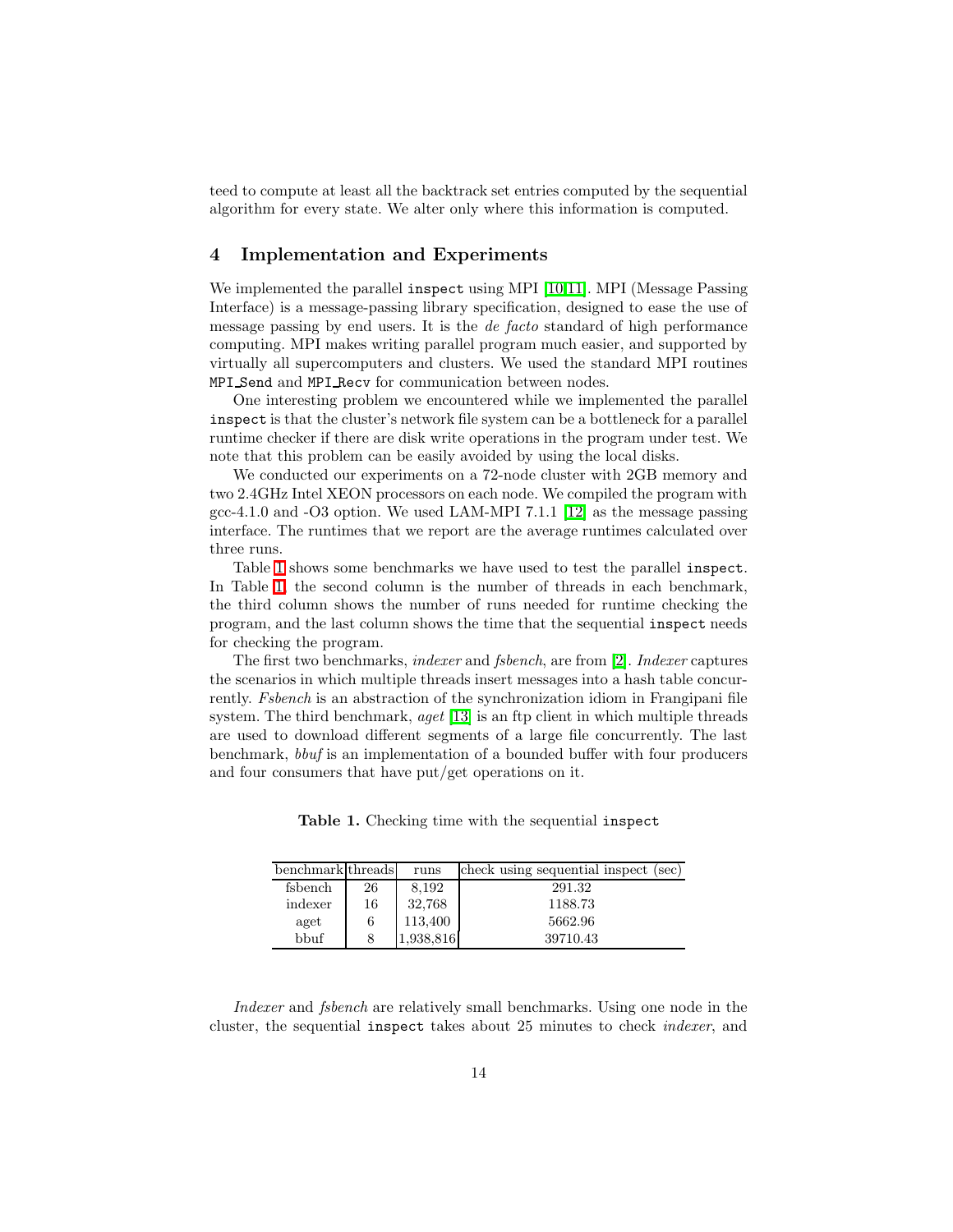5 minutes to check fsbench. Using parallel inspect and at most 65 nodes (one node as the load balancer and 64 worker nodes), we can check both of them within 40 seconds.



<span id="page-14-0"></span>Fig. 11. The speedup of the two benchmarks, indexer and fsbench from [\[2\]](#page-16-1).

Figure [11](#page-14-0) shows the speedup we got using the parallel inspect against the sequential inspect on *indexer* and *fsbench*. As these two benchmarks are relatively small, with the number of worker nodes increasing, the communication overhead increases more rapidly than the time reduction we get from distributing the work to more nodes. As a result, we see a degradation of speedup when we use more than 52 nodes to do parallel checking for indexer, and more than 48 nodes for fsbench. As the performance of using the modified update backtrack info in Fig-ure [9](#page-11-0) does not differ significantly from using the original update backtrack info in Figure [2,](#page-4-0) we do not show the comparison in Figure [11.](#page-14-0)

Figure [12](#page-15-0) shows the speedup we got using the parallel inspect on *bbuf*. The sequential inspect needs more than 11 hours to finish checking the program. During this period of time, inspect needs to re-run the program for more than 1.9 million times. As shown in Figure [12,](#page-15-0) the parallel inspect can give us almost linear speedup. It turns out that we can get a speedup of 63.2 out of 64 worker nodes (totally 65 nodes, including the load balancer), and reduce the checking time to 11 minutes. In this figure, we also show the comparison between the speedup we got using the modified *update\_backtrack\_info* in Figure [9](#page-11-0) and the original *update backtrack info* in Figure [2.](#page-4-0) As we can see, without the modification in Figure [9,](#page-11-0) we get little speedup while the number of nodes increases.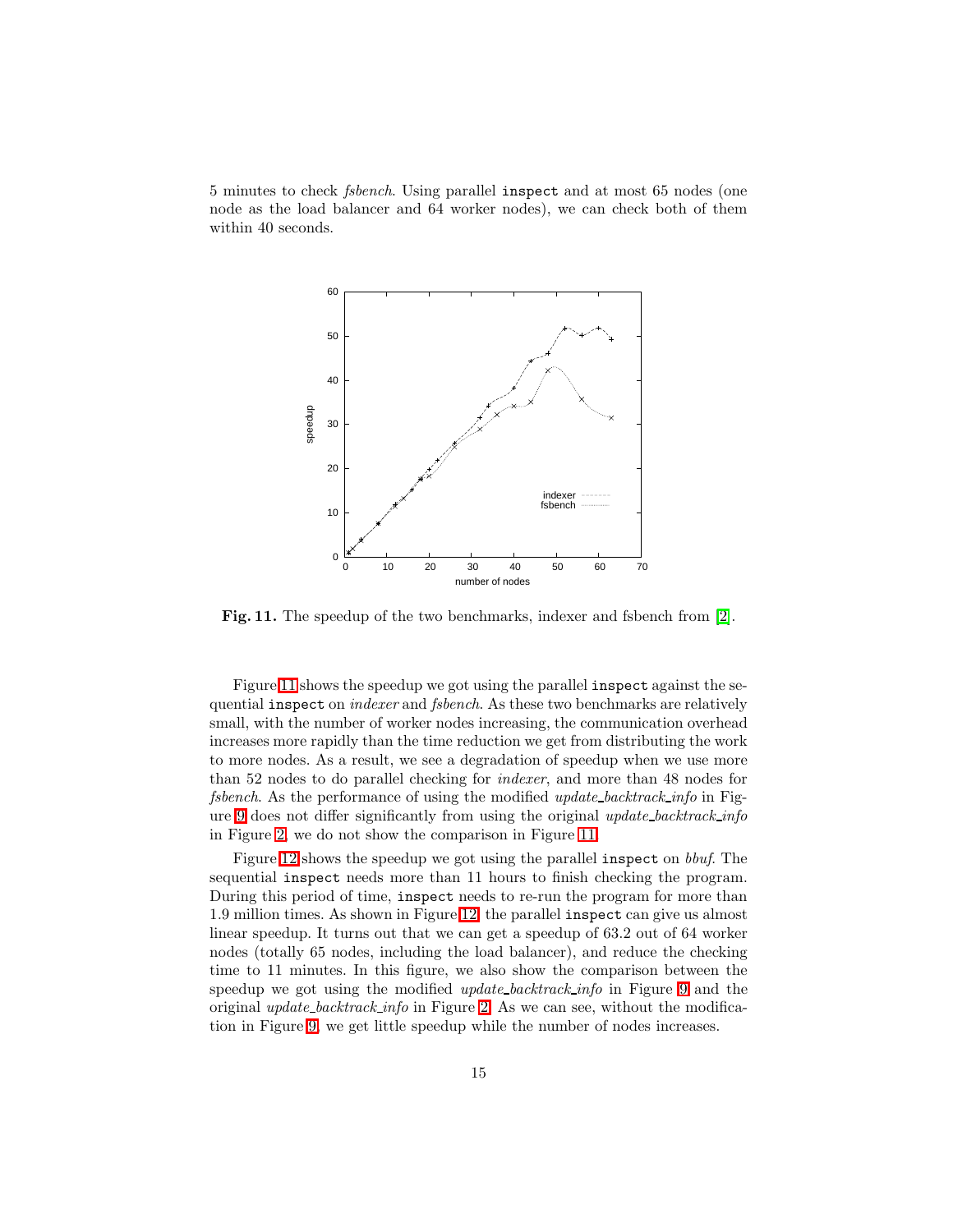

Fig. 12. Speedups on the bounded buffer example.

<span id="page-15-0"></span>

<span id="page-15-1"></span>Fig. 13. Speedups on the aget example.

Figure [13](#page-15-1) shows the speedup using the parallel inspect on aget. There are data races in the original aget. We fixed those data races and did experiments on the fixed version. We reduced the size of the data package, which aget gets from the ftp server, to 512 bytes, to avoid the non-determinism introduced by the network environment. The result again confirms that parallel inspect can give out almost linear speedup, and our extension on the original DPOR is efficient.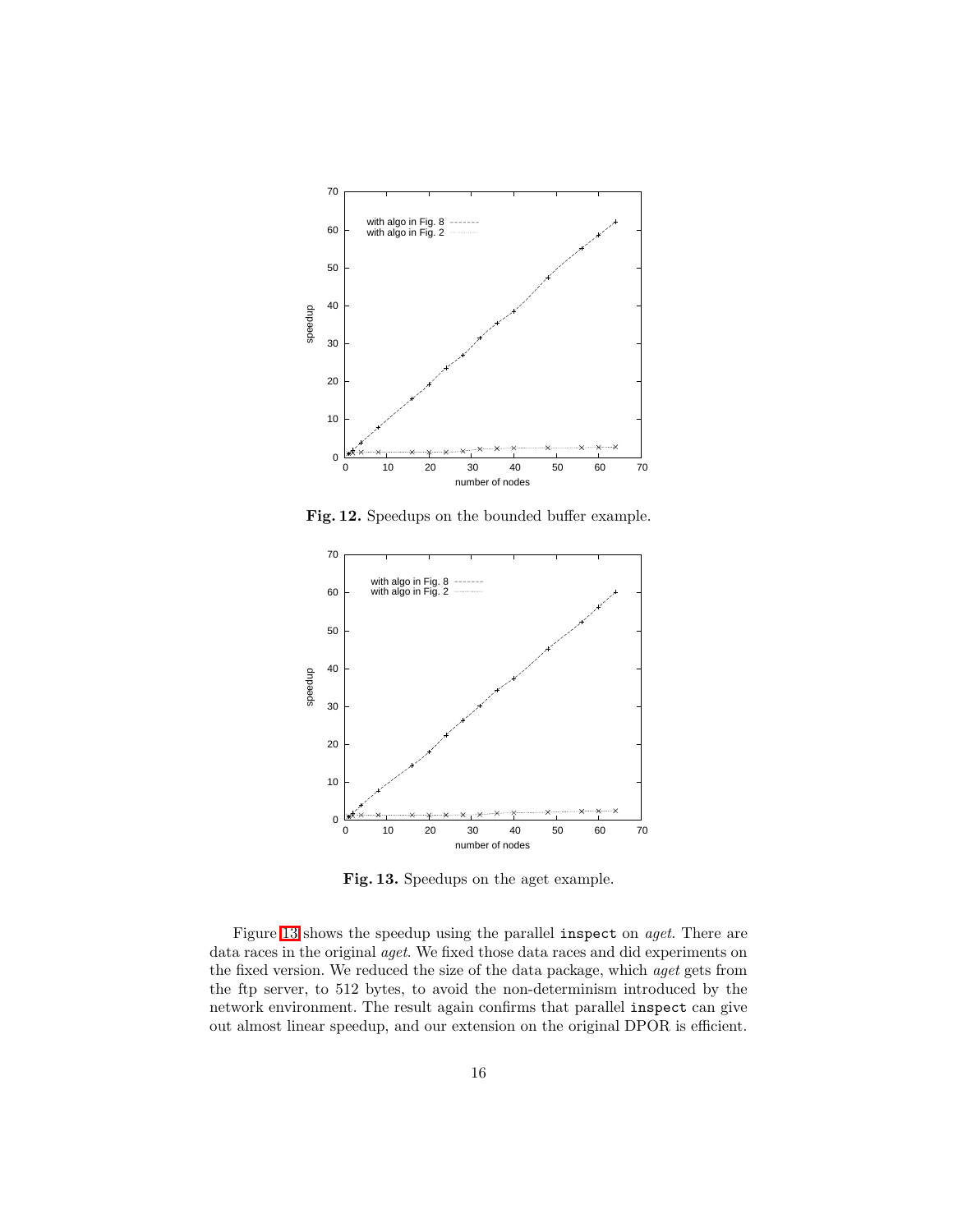## <span id="page-16-2"></span>5 Related Work

Parallel and distributed model checking has been a topic of growing interest, with a special conference series (PDMC) devoted to this topic. An exhaustive literature survey is beyond the scope of this paper. Quite a few distributed and parallel model checkers based on message passing have been developed for Murphi and SPIN [\[14](#page-17-11)[,15,](#page-17-12)[16](#page-17-13)[,17,](#page-17-14)[18\]](#page-17-15). Stern and Dill [\[14\]](#page-17-11) developed a parallel Murphi which distributes states to multiple nodes for further exploration according th the state's signature. They pointed out the idea of coalescing states into larger messages for better network utilization in the context of model checking. Eddy [\[15\]](#page-17-12) extends the work and studies the parallel and distributed model checking under the multicore architecture. Kumar and Mercer [\[17\]](#page-17-14) improve the load balancing method in parallel Murphi. Recently Holzmann and Bosnacki [\[18\]](#page-17-15) design a multicore model checking algorithm to improve SPIN to fully utilize the multicore chips.

Brim et al. [\[19\]](#page-17-16) propose a distrubuted partial order reduction algorithm for generating a reduced state space. The algorithm exploits features of the partial order reduction which makes the idea of distributed DFS-based algorithm feasible. Palmer et al. [\[20,](#page-17-17)[21\]](#page-17-18) propose another distributed partial order reduction algorithm based on the two-phase partial order reduction algorithm.

As far as the authors know, our work is the first effort on using parallelism to speed up runtime model checking for multithreaded  $C/C++$  programs.

# <span id="page-16-3"></span>6 Conclusion

Checking time has been the major bottleneck for runtime model checkers such as inspect. We design a distributed dynamic partial order reduction algorithm, and develop a parallel version of inspect, using parallelism to speed up model checking. Our experiments confirm that parallel inspect is quite robust and scales well on a wide variety of nodes. It can give out almost linear speedup compared with the sequential inspect.

## Acknowledgment

We gratefully acknowledge the computational support provided by the Scientific Computing and Imaging Institute at the University of Utah, thank Eric Swenson and other staff members helping us with the experiments, and thank Sarvani Vakkalanka for reading the draft.

## <span id="page-16-0"></span>References

- 1. Yang, Y., Chen, X., Gopalakrishnan, G., Kirby, R.M.: UUCS-07-008:Runtime Model Checking of Multithreaded C/C++ Programs. Technical report (2007)
- <span id="page-16-1"></span>2. Flanagan, C., Godefroid, P.: Dynamic Partial-order Reduction for Model Checking Software. In Palsberg, J., Abadi, M., eds.: POPL, ACM (2005) 110–121